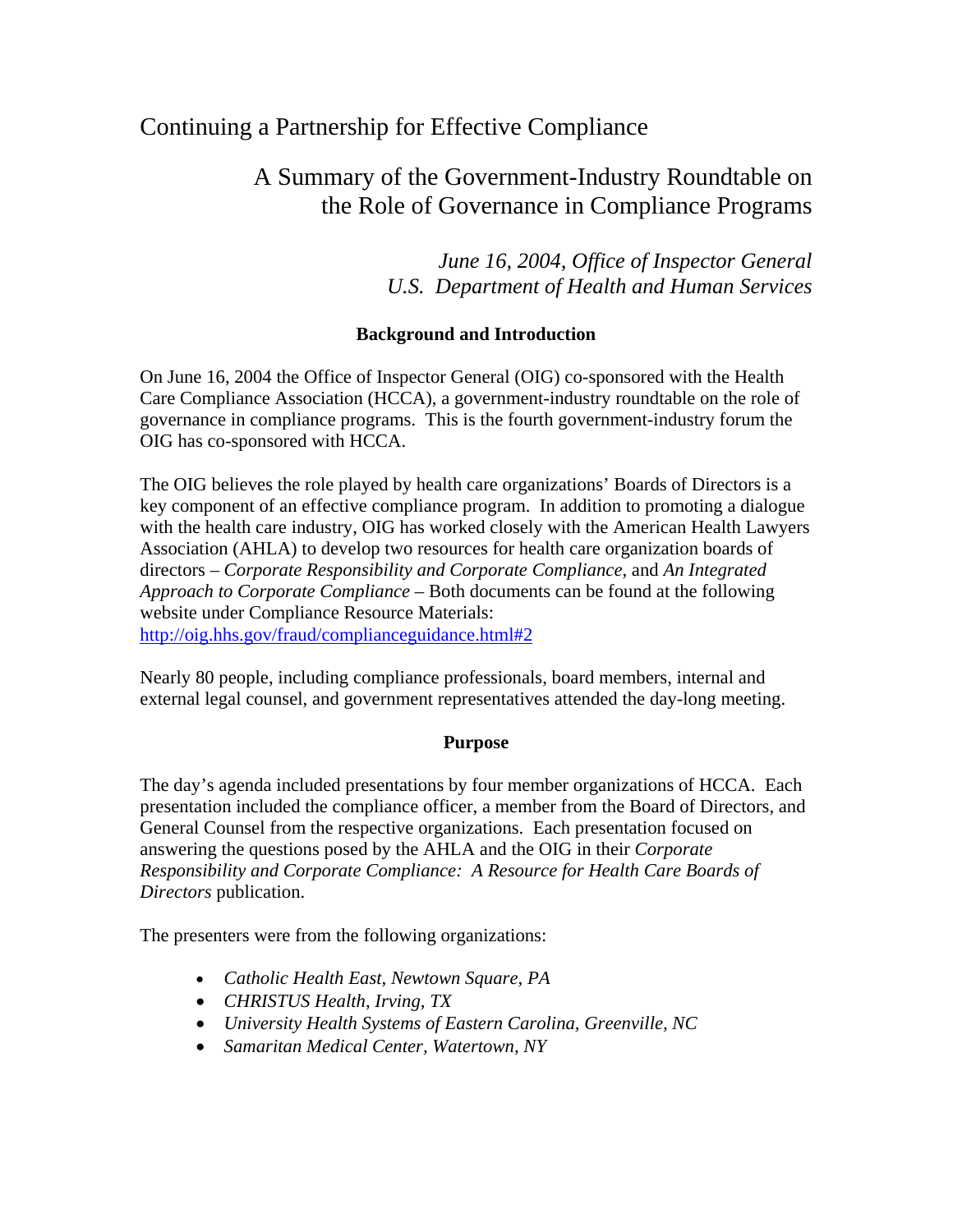The objective of the meeting was not to reach a consensus on the many issues that surround the role of governance in compliance programs, but rather to share perspectives on the methods health care organizations and their boards of directors use to oversee their compliance programs. It was a rare opportunity for Board members from across the country to gather and discuss the role they play in their organizations' compliance program efforts.

### **Summary of Board Member Comments**

The Board members agreed the reason they voluntarily serve as Board members is the strong belief they have in their organizations' mission, vision, and values. The Board members advocated the importance of promoting a culture of compliance for employees, i.e., a culture that is open and where employees can feel comfortable to report potential violations and not fear retaliation or retribution for their actions. To create such a culture, compliance must be integrated into the organization's mission, vision, and values.

One Board member told those attending the Roundtable that his philosophy is that corporate compliance equals corporate integrity. He believes employers can "exercise integrity just as much as ambition" and believes that "compliance is not anti anything."

The following summarizes the day's discussion which generally revolved around these four topic areas:

- Structure and Process for Reporting to the Board
- Methods for Boards to Ensure Compliance Program Effectiveness
- Board Organization/Assembling an Effective Board
- Legal Issues

#### **Structure and Process for Reporting to the Board**

- At Catholic Health East (CHE) the Corporate Compliance Officer reports to the corporate Board's Compliance and Audit Committee on all compliance matters for the organization.
	- o The regional compliance officers for CHE assist in this effort by collecting compliance data at the regional level and providing it to the Corporate Compliance Officer. The regional compliance officers also report on a quarterly basis to the compliance committee of their Boards and CHE relies on the local boards to "shepherd their compliance programs."
- At CHRISTUS Health, the Integrity Officer has a dual reporting relationship to the Audit Committee and to the Mission, Ethics, and Spiritual Committee. The Integrity Officer provides a full report, which is reviewed by the Board during Executive Sessions. Executive Sessions are attended by Board members and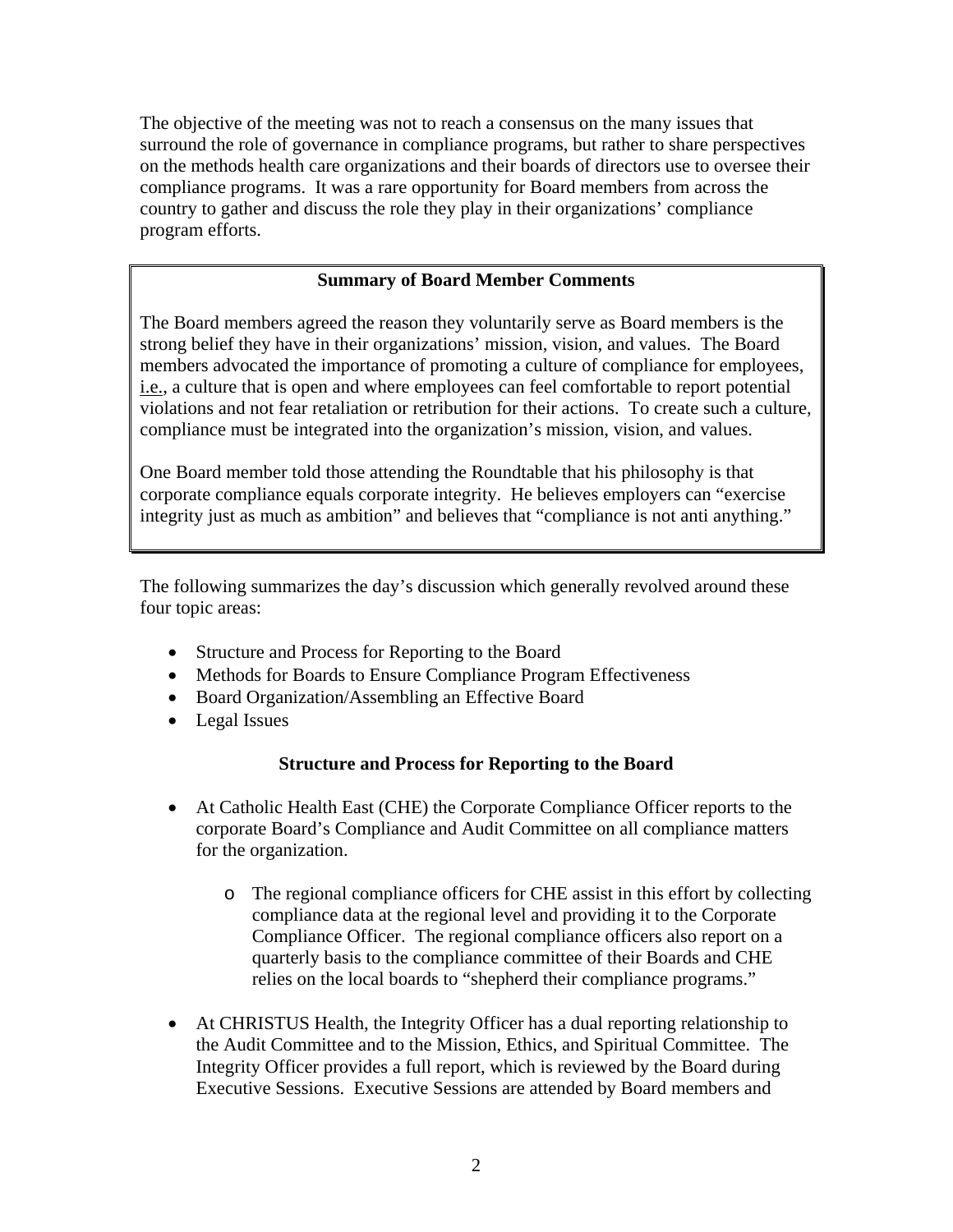CHRISTUS Health's President. The Board meets quarterly and Board Executive Sessions are held before every Board Meeting.

- At University Health Systems of Eastern Carolina (UHS), the Compliance Officer reports directly to Chair of the Audit and Compliance Committee and the Chief Executive Officer (CEO) and meets monthly with the Audit and Compliance Committee Chair. In addition, the Compliance Officer meets twice a year with the full Board without the CEO present. To further its compliance efforts, UHS has a number of initiatives to inform and educate its Board about compliance matters. Such initiatives include: annual compliance education developed for the board; a compliance newsletter that is included in every Board packet; and monthly (as well as a more detailed quarterly report) reports that are submitted to the Audit and Compliance Committee.
- At Samaritan Medical Center (SMC) the Compliance Officer is one of six Vice Presidents and is a member of Senior Management. The Compliance Officer reports to the Board and the Board's Compliance Committee on a quarterly basis.

## **Methods for Boards to Ensure Compliance Program Effectiveness**

Throughout the day discussion focused on Boards' involvement in ensuring the compliance programs effectiveness as well as the questions the Board should ask to determine if the organization has an effective compliance program. According to one Board member "quality" does not happen in the Board room, it happens in the patient's room and, therefore Board members have an obligation to ask the right questions to ensure this is happening. In addition, the Board has an obligation to ensure employees perceive the organization's management is committed to compliance.

- Methods for holding senior management accountable for their compliance efforts; for example, making compliance an element in the performance evaluation of the CEO and Chief Financial Officer.
- Ensuring the Compliance Officer has the authority and tools needed to fully integrate compliance into the organization's structure and culture. The Board should ensure that adequate resources for compliance exist.
	- o At CHRISTUS Health, the Integrity Officer is authorized to issue guidelines supporting Management Directives which are issued by the President based on leadership recommendations; to establish budgets and to access funding (the Integrity Officer may access resources not in the budget); to implement compliance work plan; to initiate audits and access audit resources; to suspend billing, to engage outside counsel/consultants; to recommend and establish internal controls; and to request executive sessions.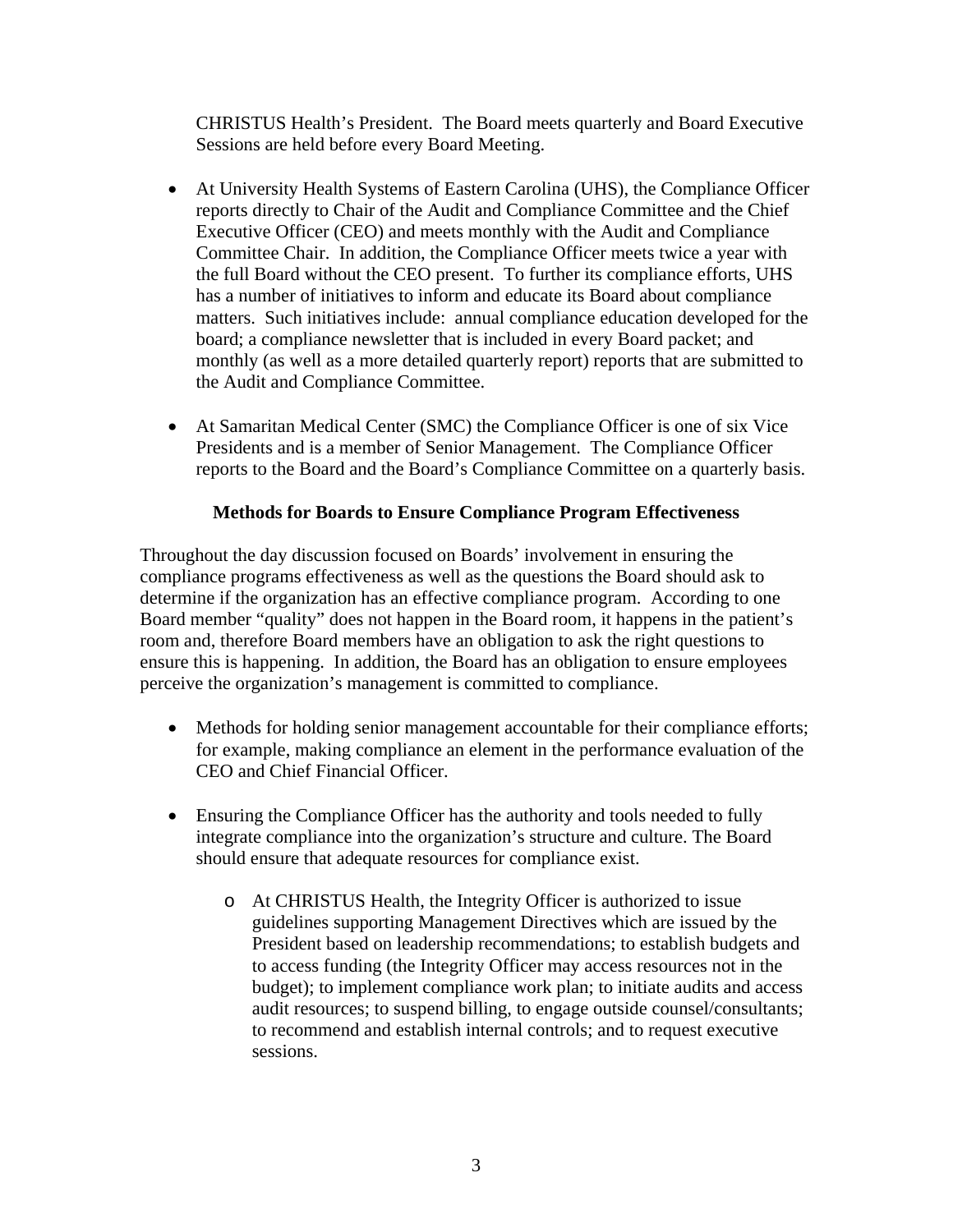- Exit interviews. Conduct exit interviews with departing Compliance Officers and report the results to the Compliance Committee of the Board.
- Ensure the organization's Code of Conduct is made available in languages employees understand. For example, at CHRISTUS Health the Code is printed in English and Spanish.
- The type of compliance information and data that should be reported to the Board. At SMC the Compliance Officer reports to the Compliance Committee of the Board on issues such as: current hot topics in health care, compliance trends and patterns, status of employee compliance training, and disciplinary actions. The report also includes information on the types and number of disclosures reported each quarter, as well as the outcome of the investigations and the type of corrective action developed as a result.
- Awareness of Compliance Officer's work load; balancing compliance and noncompliance responsibilities.
- Whether or not not-for-profit entities should adopt provisions of the Sarbanes-Oxley Act (SOX). Although, SOX mainly targets publicly traded companies, approximately one fourth of participants from not-for-profit entities had adopted relevant parts of SOX.
- Methods for expanding the Board's role in compliance. For instance, how can the board assist in creating a culture of compliance? What methods can the board use to ensure the organization is embracing compliance? Someone suggested integrating questions related to compliance in employee satisfaction surveys and reporting the results to the Board.
- Beyond education, UHS's other primary tool to prevent violations is conducting annual risk assessments. To identify annual risk areas, UHS holds an annual retreat with managers and compliance staff. Prior to the retreat managers are sent the OIG *Work Plan,* asking them to identify applicable risks, and identify two or three risks not mentioned in the OIG *Work Plan*. At the retreat, a UHS work plan is developed, which is sent to the compliance steering committee and the Board of Directors. In addition, a Management Response Document is developed which includes compliance findings and recommendations and requires management to return with action plans that identify responsible person for developing correcting action in response to the issues raised.
- SMC's compliance program includes a process for reporting potential violations to government authorities. This process includes involving Legal Counsel who assists SMC in determining if an issue is a routine overpayment or a matter that should be reported to the appropriate government agency. The policy also requires that the Board be informed through out the entire process.